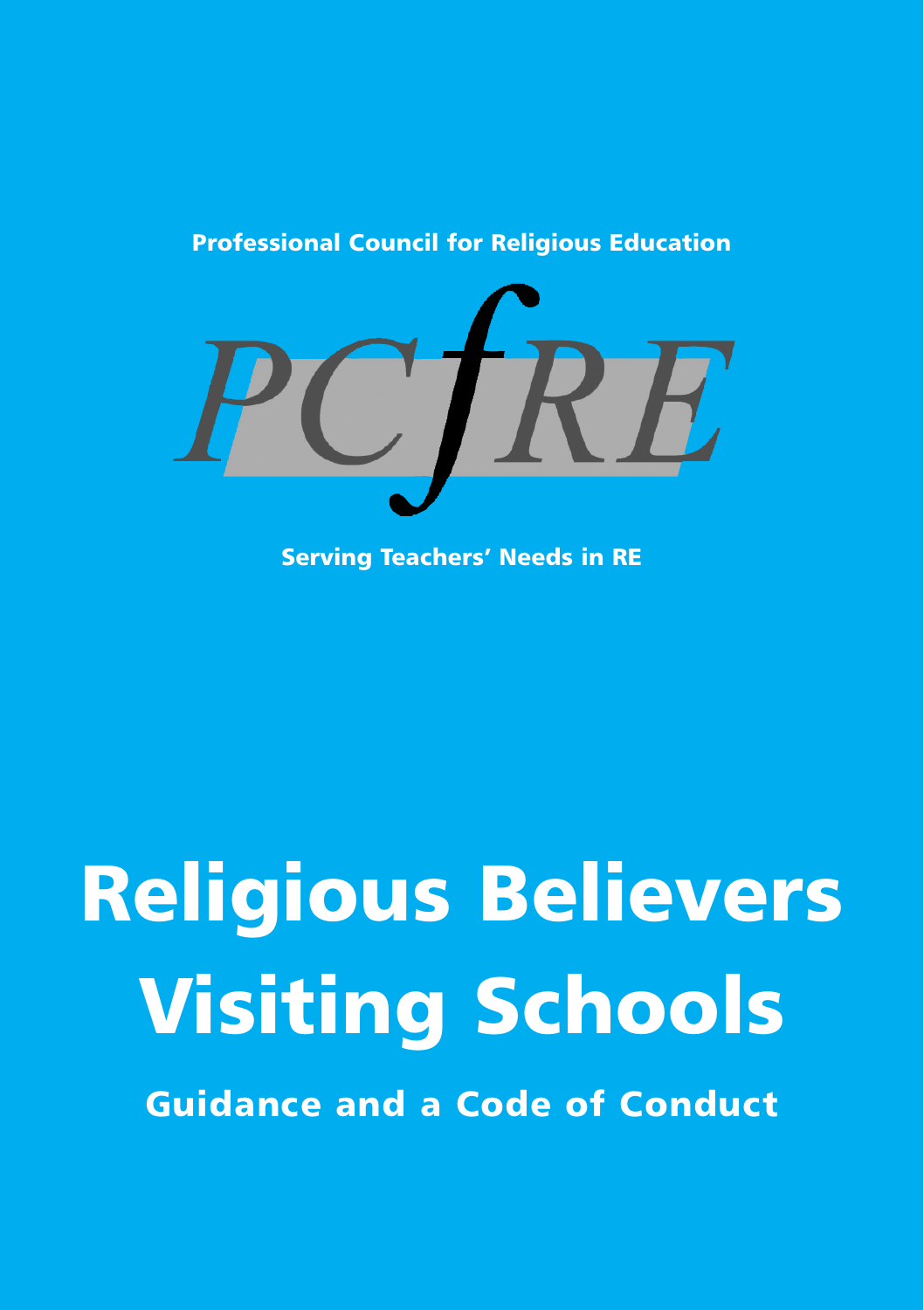### Introduction

Schools do well to welcome believers from different faith communities to make a contribution to learning. Religious believers can make a powerful impact in RE and collective worship in schools when they visit. Spiritual and moral development and religious learning can be stimulated most effectively through encounters between people of faith and school children of all ages. Teachers have good reason to be grateful to people of faith, often volunteers, and usually unpaid, who are willing to play a part in school life. This guidance and code of conduct is offered to give help to schools and religious visitors to make the most of the opportunities available, and to avoid some of the pitfalls which are sometimes encountered.

The guidance is offered by the Professional Council for Religious Education, and concentrates on the interface between education and faith communities. PCfRE is the subject teacher association for teachers of RE. It is envisaged that this guidance will be useful to head teachers, governors, RE teachers and religious visitors to schools. Some schools may wish to invite potential visitors to read the code and indicate their acceptance of it, or to write a school policy based upon it. SACREs might consider issuing it to schools as part of their official guidance on RE and collective worship.

#### *This booklet was revised and updated in June 2003.*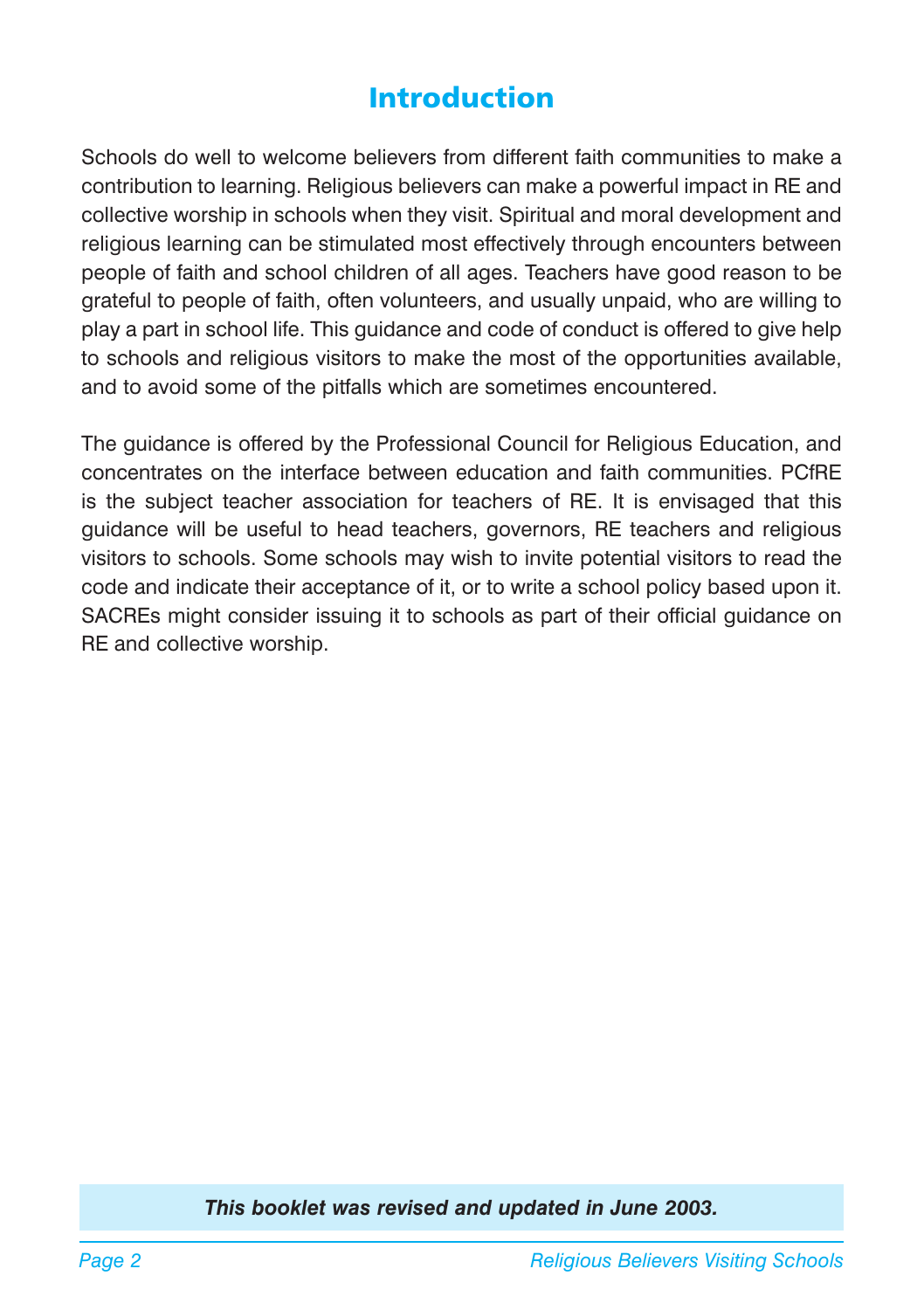#### Principles and good practice

Schools should welcome religious visitors and respect their faith and contribution to pupils' learning. It is good practice to plan visits jointly, to pay travel and other expenses, to welcome visitors with refreshments and to evaluate the visit together.

Schools are educational communities. Religious visitors are guests in the community, and whether they are frequent guests ('almost members of the family'), or one-off visitors, it is helpful to bear in mind the ethos, purpose and aims of the school. For example, for a Christian, visiting a church school may be a different kind of opportunity from visiting a local authority school.

Schools are committed to the needs and interests of all their pupils, and they are plural communities. The school may include members of different faith groups, pupils from non-religious or secular families, and (within Christianity or other faiths) different denominational allegiances. Religious visitors need to think through what they have to offer to all pupils. The sharing of insight, experience, belief and practice is appropriate. It is never appropriate to impose on members of the audience.

Parents have the right to know what is happening in school. Parents of different faiths, different denominations, and no faith are, quite reasonably, concerned about the religious input their children receive in school, and clarity of information from school to home needs to be maintained all the time.

Children have their own integrity too. It is a fundamental principle that religious education work and collective worship experiences should respect the attitude and perspective of each child.

It is also important that the school ensures current legislation relating to child protection procedures is covered and implemented with regard to visitors to the classroom, collective worship or assembly hall.

The code of conduct offered here is elaborated in the notes which follow. It is important to read the notes, because a code such as this is necessarily written as concisely as possible.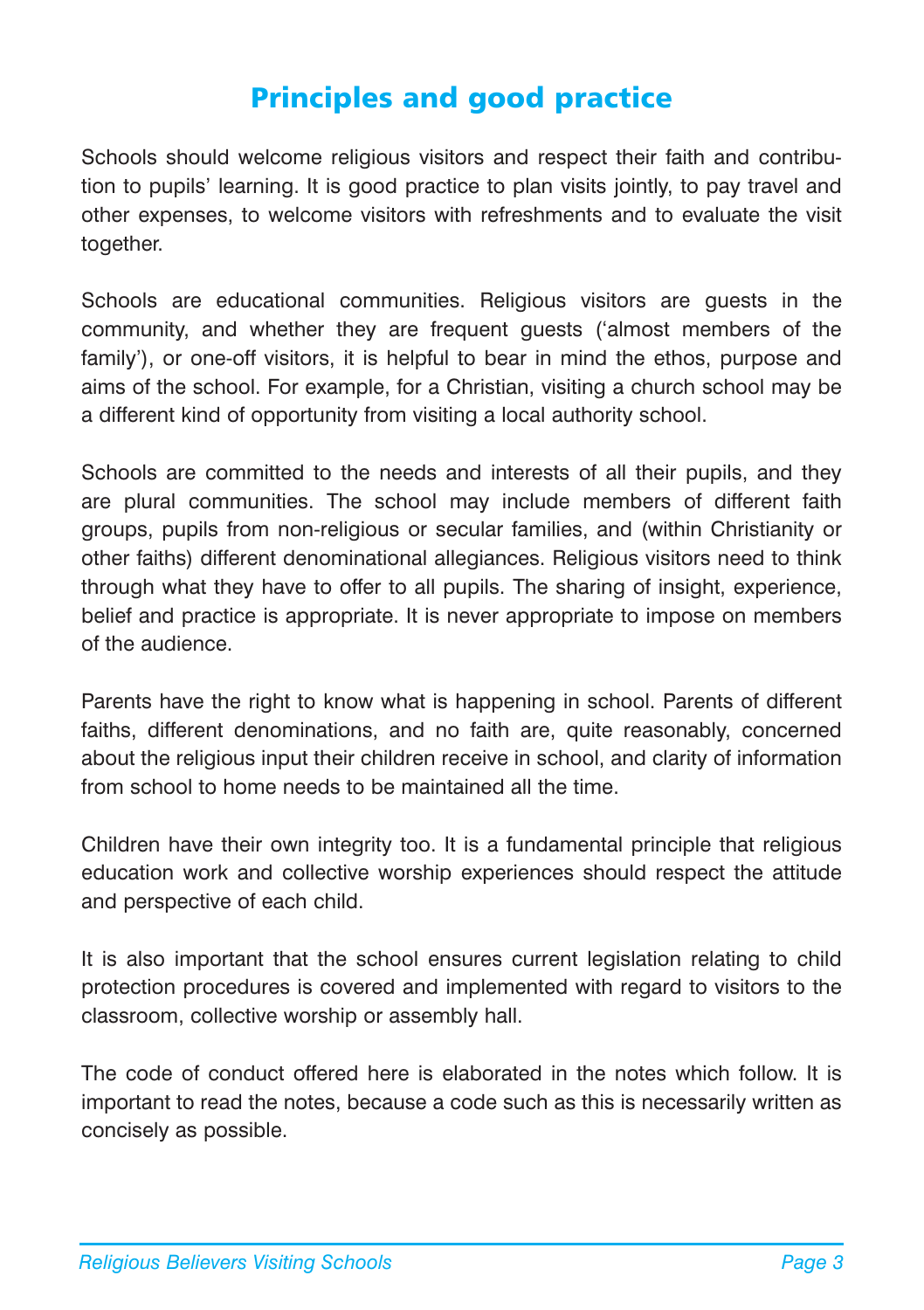## The Code of Conduct

Religious visitors taking part in the life of a school should:

- be willing to share their own experiences, beliefs and insights, but avoid (1) criticising the experience and insights of others and (2) imposing their views upon pupils in any way;
- be familiar with the school's aims, ethos and policies, and plan their involvement in the light of the aims and curriculum at the school<sup>1</sup>;
- seek to use engaging teaching and learning methods that involve the pupils actively, and to communicate at appropriate levels for the agegroup(s) concerned<sup>2</sup>;
- make clear to pupils who they are, who they represent, and what their aims are;
- be willing to respect and value the faith of the pupils and adults in the school when it is different from their own;
- develop ways of speaking to pupils that communicate their open approach, avoiding any hidden agenda to 'convert' or proselytise.

#### *A key question to help visitors reflect on their approach:*

*If a member of another religion visited my child's school and contributed in the same way that I have done, would I, as a parent, be happy with the education given?*

- $1$  It is more effective to take part in the regular programme of teaching and learning, rather than make an isolated or one-off contribution to the curriculum.
- <sup>2</sup> The two most common problems for pupils when visitors make a classroom visit or in collective worship are that they listen to a lengthy monologue, with more or less attention, and that they can't understand: the material presented is often too hard and sometimes too easy, and the language used is over the pupils' heads or sometimes patronising. Visitors who avoid these pitfalls will be more effective.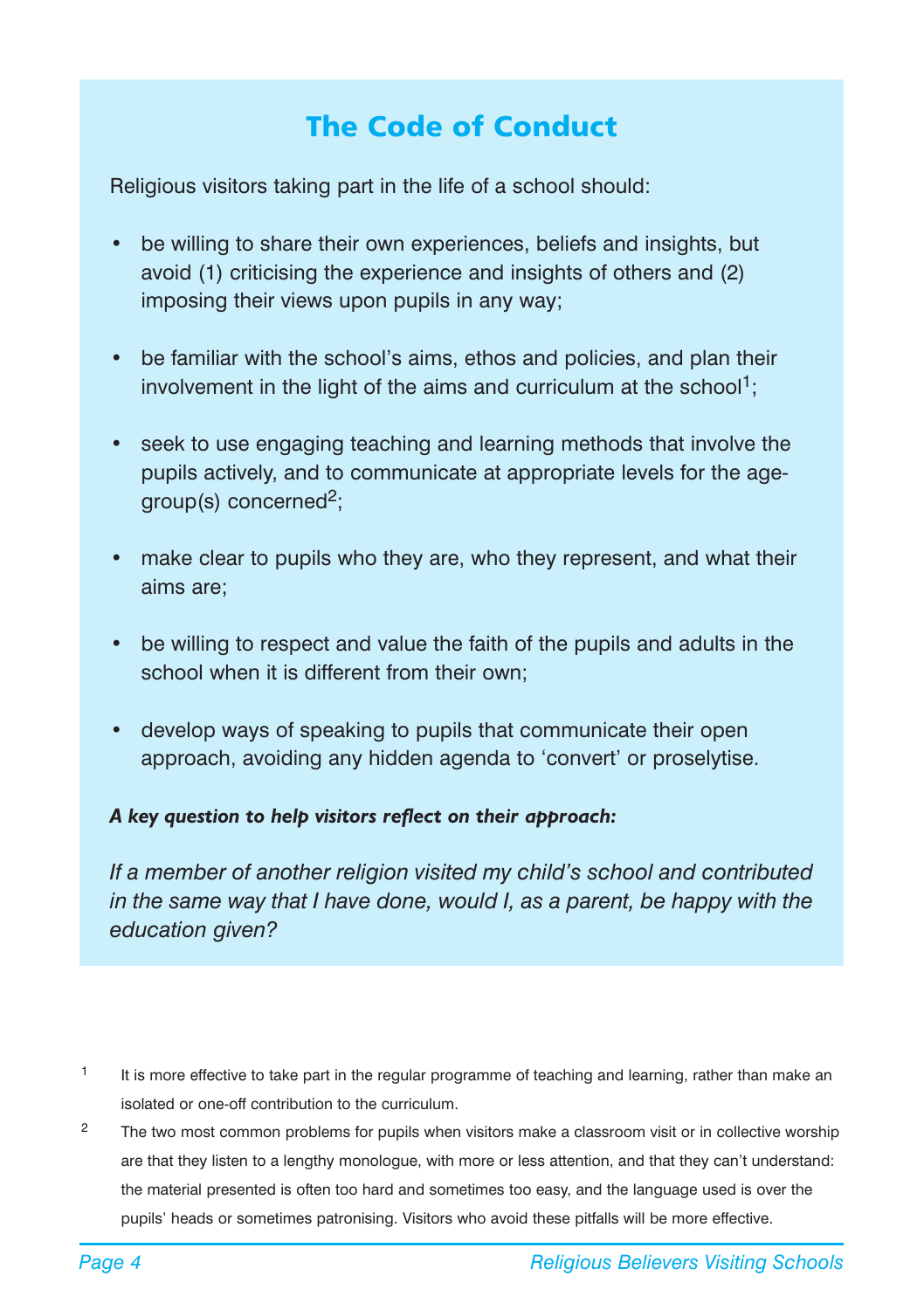### Schools' responsibilities

As already stated, schools have responsibilities to brief visitors in advance, to plan and evaluate jointly, to meet agreed expenses, and to make visitors welcome.

Schools should take responsibility for the curriculum and the school's collective worship at all times: it is inappropriate for this responsibility to be handed over to religious visitors. Thus activities such as interviews, question and answer sessions, sharing experience, or talks introduced by the teacher are obviously appropriate, while activities in which the teacher takes a merely observational role, are not appropriate. Generally, religious visitors should work alongside teachers at all times: the responsibility for the pupils, including their protection and health and safety, rests with the school.

Schools should be clear in guiding and assisting religious visitors to make an appropriate contribution to the curriculum or the programme of collective worship.

Schools should support pupils from a particular faith community who wish to practice their faith in voluntary time at school. Outside visitors to such groups have a special importance, and a special responsibility. A Bible study and prayer group for Christians, a-Satsung group for young Hindus, a room set aside for Islamic prayer or a Shabad Kirton for Sikhs are all appropriate ways for schools to show the value they place on pupils' commitments, and appropriate contexts in which to welcome visiting believers.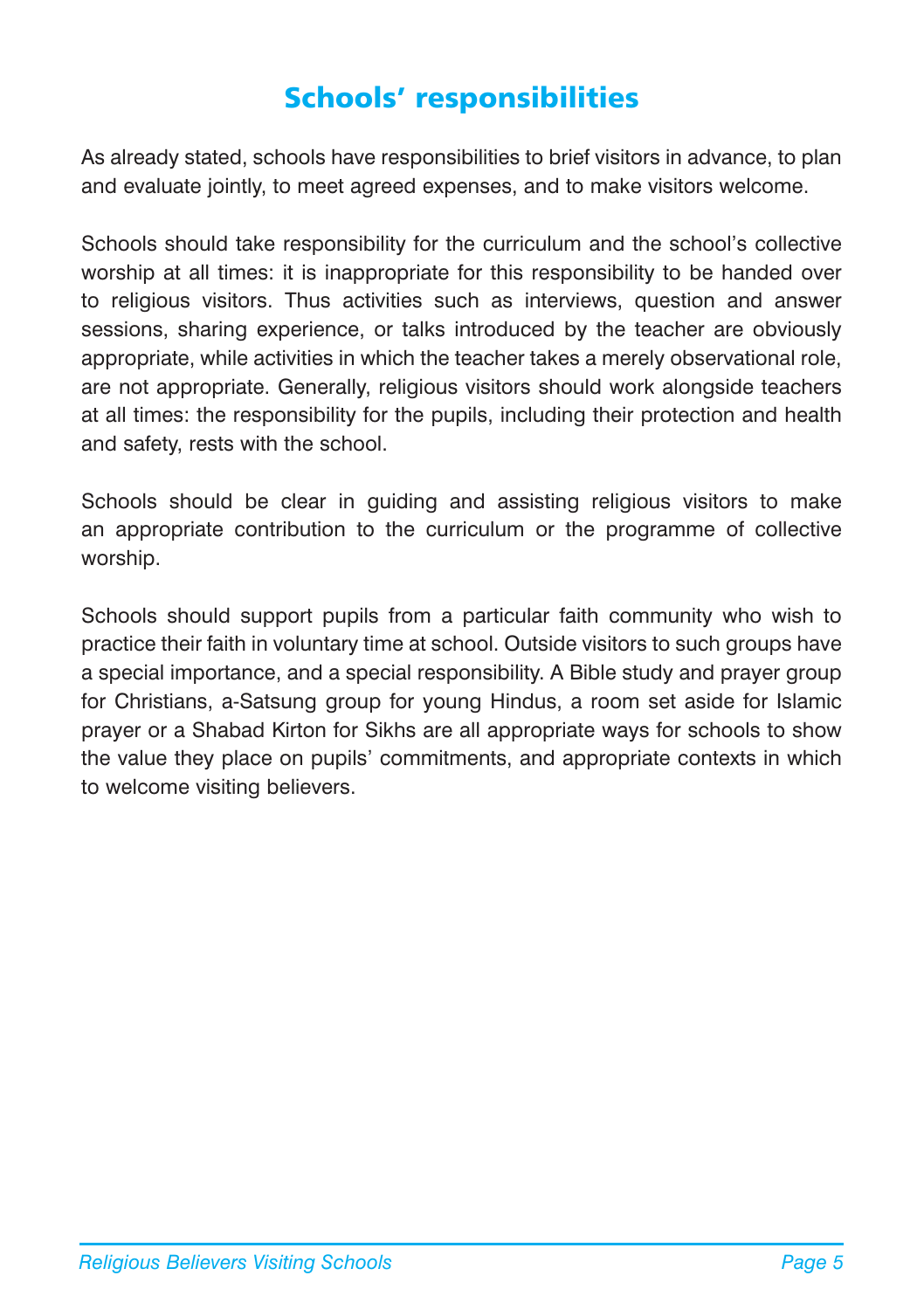#### Audiences and appropriateness

There are three contexts in which religious visitors might participate in school life:

- collective worship;
- the curriculum (including RE);
- voluntary groups, such as a lunchtime Christian Union, or Islamic salah.

Each context is distinct, and requires a suitable approach.

In collective worship pupils are offered opportunities for spiritual and moral development, including opportunities to join in with worship. Visitors might present ideas and experience from their faith, making clear the value of these ideas and experiences within the community, and asking pupils to think about them from their own point of view. In leading prayer, no assumptions should be made about the commitments of the pupils: no religion advocates compulsory worship! Some teachers introduce prayer by offering pupils a choice between the role of participant, and the role of observer.

In lessons, including RE, pupils are engaged in the task of learning. Religious visitors are valuable because they bring an authentic voice of faith into the classroom. This may be informative, help develop understanding, and may also challenge pupils to reflect on their own commitments. Visitors will want to think carefully about the educational aims of the session(s) or contributions which they offer.

In voluntary, extra-curricular groups, some pupils may wish to share their faith through a regular meeting or club outside curriculum time. Pupils, teachers, parents or visitors may take a lead in organising this. If such groups are clear in their purpose and open in their agenda and their invitation to all to participate, then they have the function of enabling believing pupils to share their faith in school. Visitors to such groups are participating in the life of the faith community, on school premises. This special opportunity should be taken seriously, and should be arranged with appropriate liaison between visitors, voluntary pupils' groups and senior staff in the school.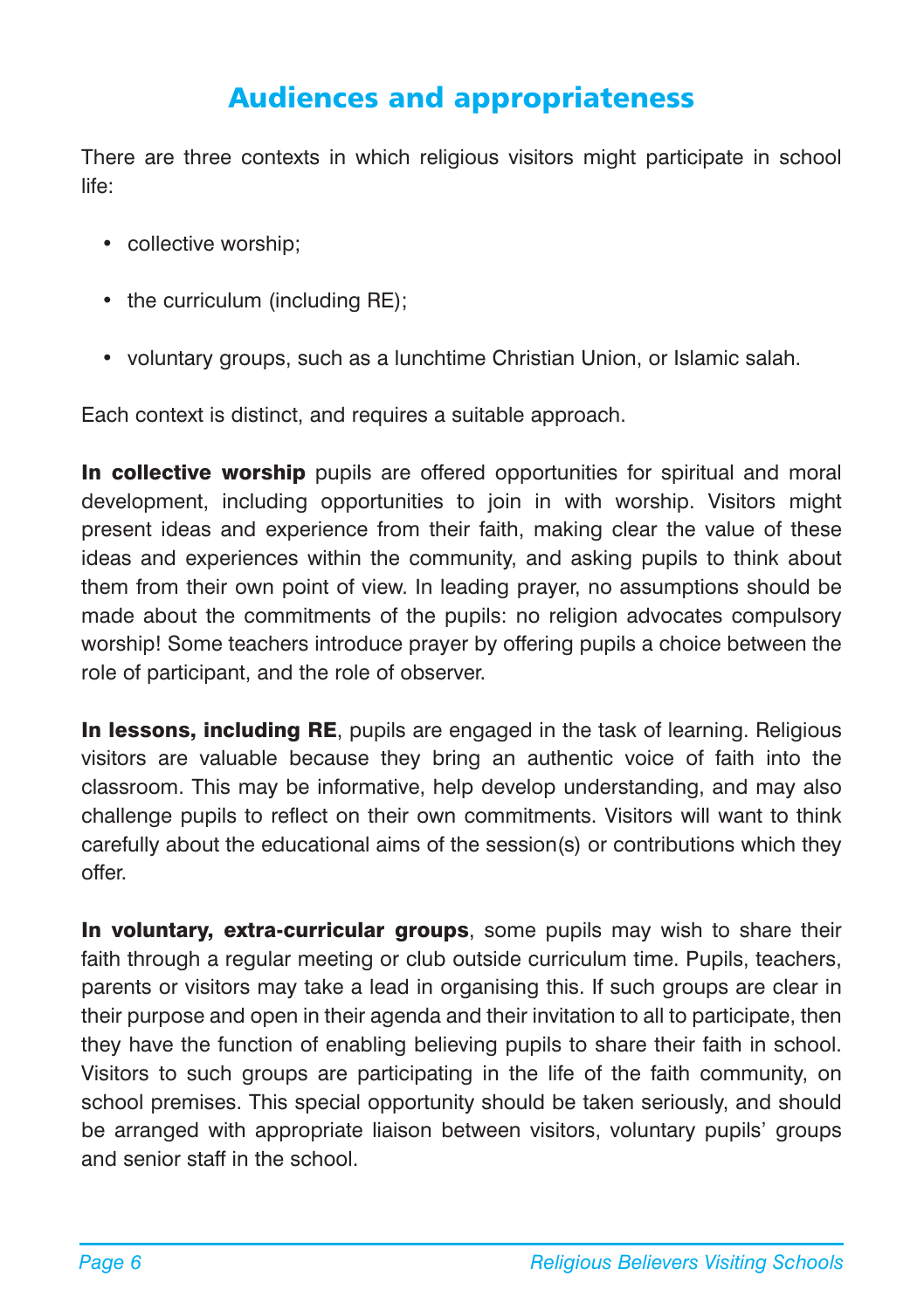#### Appropriate communication

Believers who visit schools are most often ineffective because their presentations are too difficult or too easy for the children they address. To be an effective visitor, believers need to set the level of their presentation to match carefully the aptitudes and age of the group they work with. Going 'over the pupils' heads' or 'talking down' to them is all too easy. Effective communicators will:

- plan carefully;
- discuss the input with teachers in advance, and be open to teachers' suggestions;
- take account of the differing abilities of the pupils;
- use a variety of teaching methods and styles, including those which elicit a response from all the pupils;
- select content carefully: avoid the temptation to try and get the whole of their faith across (for example, teaching six-year-olds all there is to know about Jesus Christ in a 35 minute session!)